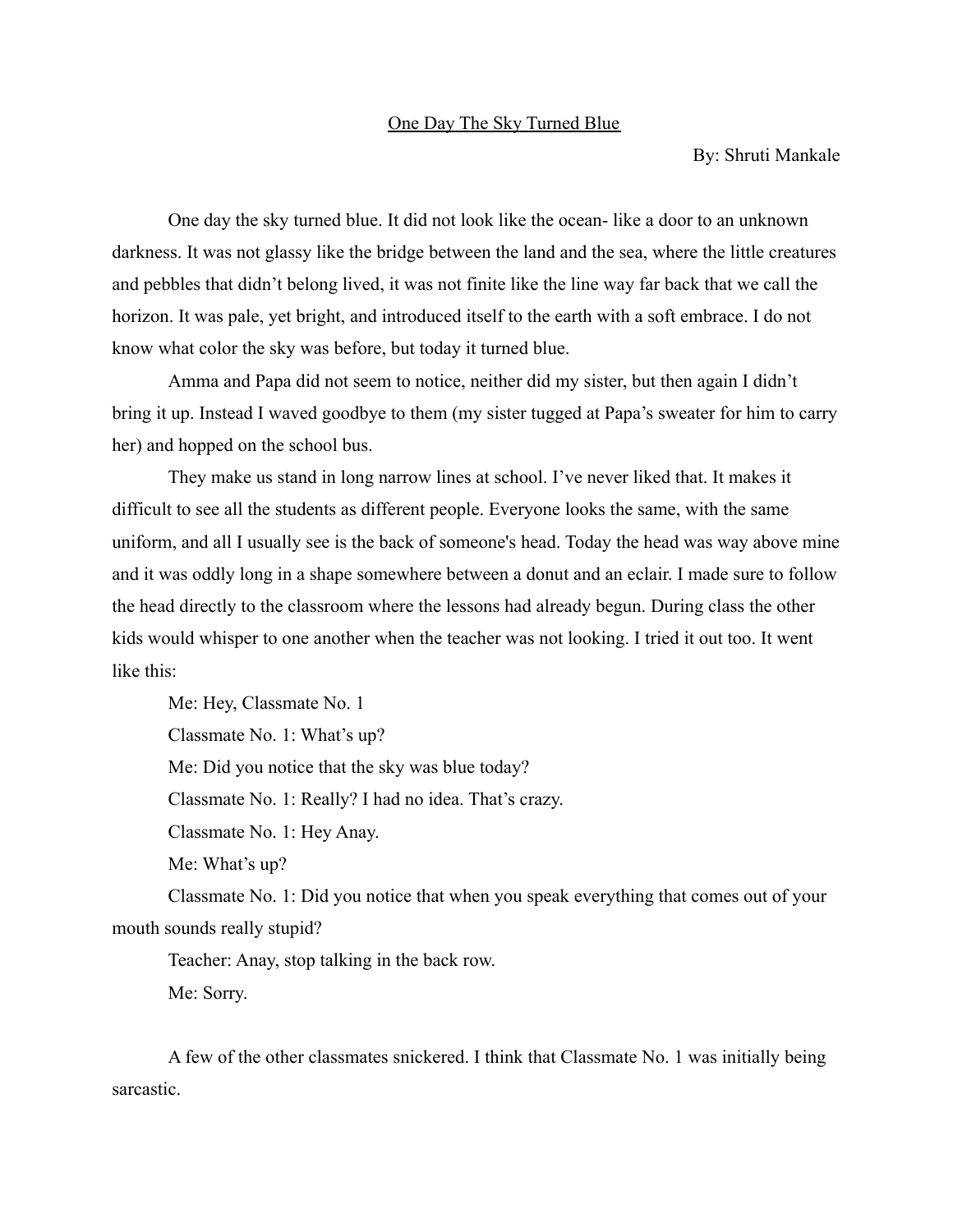Kyra taught me about sarcasm. Kyra was in my grade except she had a different teacher so she was in a different class. I had only spoken to Kyra a couple of times in the past, but she had always been very kind, and helped me out on several occasions. She taught me about sarcasm and how sometimes even when you think you are doing the right thing you have to apologize so situations don't escalate. She also taught me how to eat pasta with a spoon. Kyra didn't believe in forks. She said the ridges inside the forks were still dirty.

The rest of the school day was a blur to me. I kept peeking at the sky, but my seat was too far from the windows. The teachers kept telling me to focus too. I was too distracted today, they said. In fact they said that all through the day, right up to the very end when they also told us to file into a line and head to the buses. I thanked the teachers and promised them that I would be more focused tomorrow and then I climbed the bus to go home.

There's a single place I would go to after school. Not on most days, but on a few. Everyone assumes that living in a busy city like Bangalore meant there were only streets of pungent smells, or flickering tube lights and buzzing auto rickshaws and BMTC buses, but I knew a place nobody else did.

Where the site of my house ends begins a nursery of flowers. Passing through it is like passing through twenty perfume bottles at once, but after that, there's a gentle hill of dense forest. As you go deeper into the forest, you go higher up a hill, and after a ten minute walk is a large and wide cliff ledge facing the setting sun. It overlooks the nursery, my neighborhood, and the main road behind it, but the trees in the forest provide enough insulation for the honking cars and vendors to be measly background noise. I like it because I am alone.

But today I could hear someone there.

I stepped towards the ledge. I could hear some huffing, and scraping. I tip-toes towards the ledge and peeked from behind a tree. I could tell by the back of her head that it was Kyra. And she was painting something.

Paint dripped from her fingertips. Below her, a tarp was smothered in browns and white. She huffed, pressing colors on a canvas placed on the tarp, rather violently. Kyra finally caught her breath. Her arms screamed of aggressive reds and black, her hair once tightly tied had come apart, and was dipped in the paint streaked at her shoulders. I stepped closer, peaking over her shoulders to the canvas but she turned to look at me so suddenly I jumped back.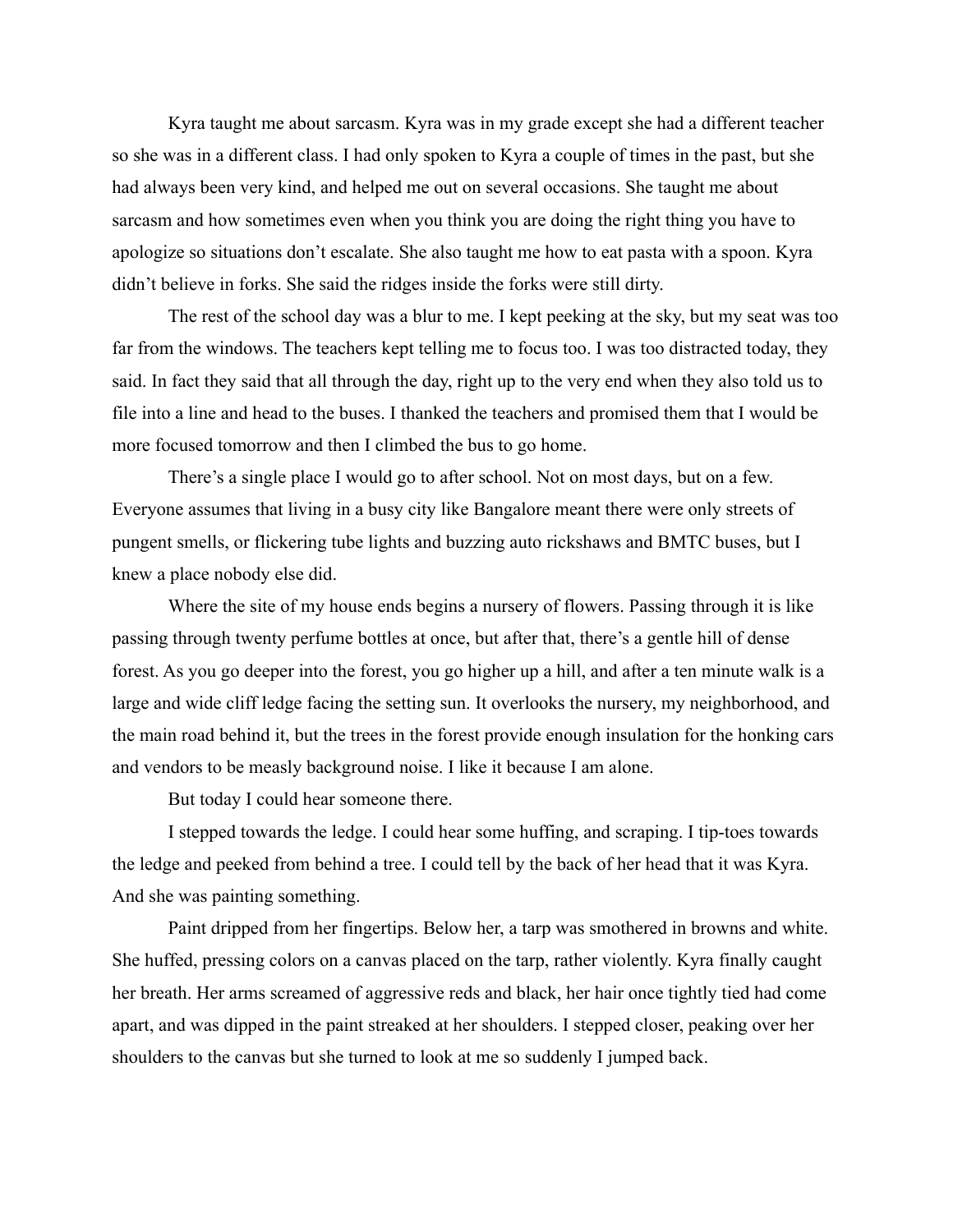"Anay, It's just you." she muttered to herself. She had large brown eyes, usually perceptive and watchful, but they were wide open like they were looking at everything and nothing all at once. She fumbled with the paintbrushes before her, placing them to her side before squirming to the side of the tarp to offer me a seat. I politely declined and sat right next to her on the grass.

We both sat, staring at the sleeping sun.

"The sky turned blue today." I blurted. I looked over at her, half expecting a loud laugh, but she just looked straight ahead. My throat suddenly became very dry.

She sat in silence and rested her head on her knees.

"Tell me about it."

So I told her about how I woke up and saw the ocean in the sky, but how it was too bright to be the ocean, and how I asked my classmate in school if he saw the same thing, but he just answered with sarcasm.

Kyra let out a laugh. "That wasn't too nice of your classmate, but it's definitely a pretty peculiar thing to ask." she said. Kyra looked more relaxed now. I was glad I could make her laugh.

We were silent again, only interrupted by the calls of the neighboring birds getting ready for supper. However, the silence did not trouble me this time. I did not need to blurt anything out. Instead I looked at the sky. I wondered what colors it had hid from me before today, and why nobody else seemed surprised by the blue sky. And why Kyra had not said anything about the sky either. And I noticed the pearly clouds, once colourless, that swam with one another, sharing their weaknesses in soft embraces. And I noticed beyond that the sun watched them, and stripped them of their purity as it slipped into a deep sleep.

I wondered what Kyra was wondering about as she stared at the sun; like she had seen it a thousand times before, and I wondered what Kyra had been painting when I had arrived. I didn't even realise I had leaned over to take a look at her canvas until she scooted away to give me a better look.

"Today I woke up with a body." she said simply.

Her painting was a depiction of individual hands and feet and arms and other body parts, in no specific order.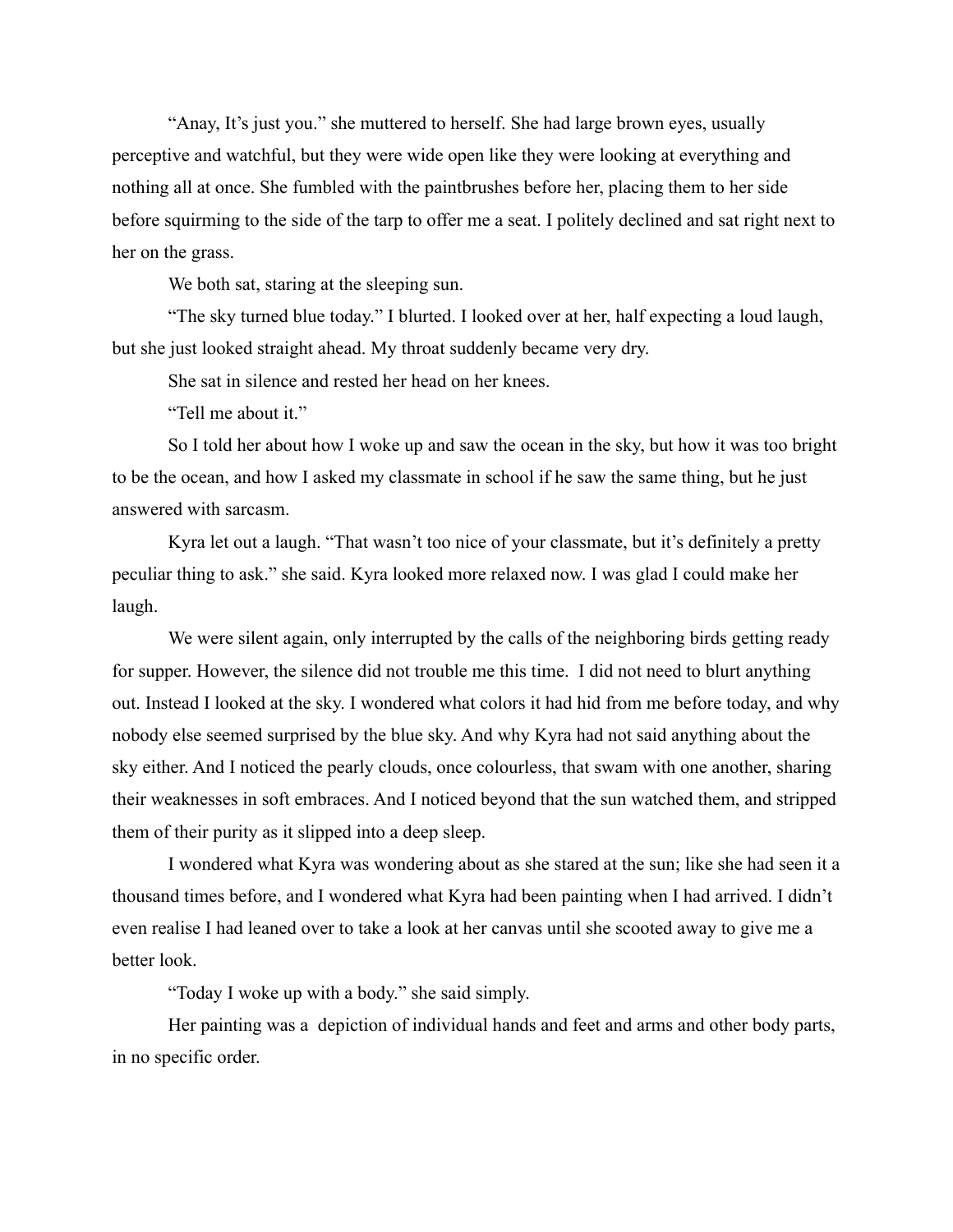"I didn't notice it before." she started, turning her head to scan her own painting. "Before, I thought of my body as me." she waved her multicoloured hands over herself. "But today I just had two legs that walked, two hands that could paint, eyes to see…" she motioned to the setting sun and nodded, once more to herself. "All mine, but only a part of me."

I nodded in acknowledgement. I think I understood what Kyra was saying. It was a revelation, much like the one I had experienced this morning.

"Do you come here often?" I asked.

"Not really. My parents used to bring me here to watch the sunset when I was younger. Now I come here sometimes when I want to watch it alone."

"I didn't know you painted either."

"I do," Kyra started. "Everytime one of these little revelations happens I paint it. It helps me keep track."

"This has happened before?"

"Many times, for many different things. I think it happens to most people our age."

"But when I asked my classmate he said-"

"Anay, you'll find that most of the things our classmates say are to impress other classmates. Most of them are lies."

"Then how do you know that everyone has these little revelations?"

"Well, we can't be the only two people in the world who've experienced them." she laughed.

The sun had slept by now. The vibrant colours had faded out with the conversation, leaving an empty black canvas.

Kyra turned to me this time. "What do you see when you look at the sky?" she asked. She did that sometimes- ask complicated questions with complicated answers. Everytime, I had no idea what to answer so I would say the first thing that came to my head. She would always laugh and then I would ask her the same thing. She would say something even more confusing. It would sound something like this:

Kyra: What don't you believe in?

Me: \*Very long pause to think\* I don't believe in destiny.

Kyra: \*Laughs\* That's a good thing not to believe in.

Me: How about you?